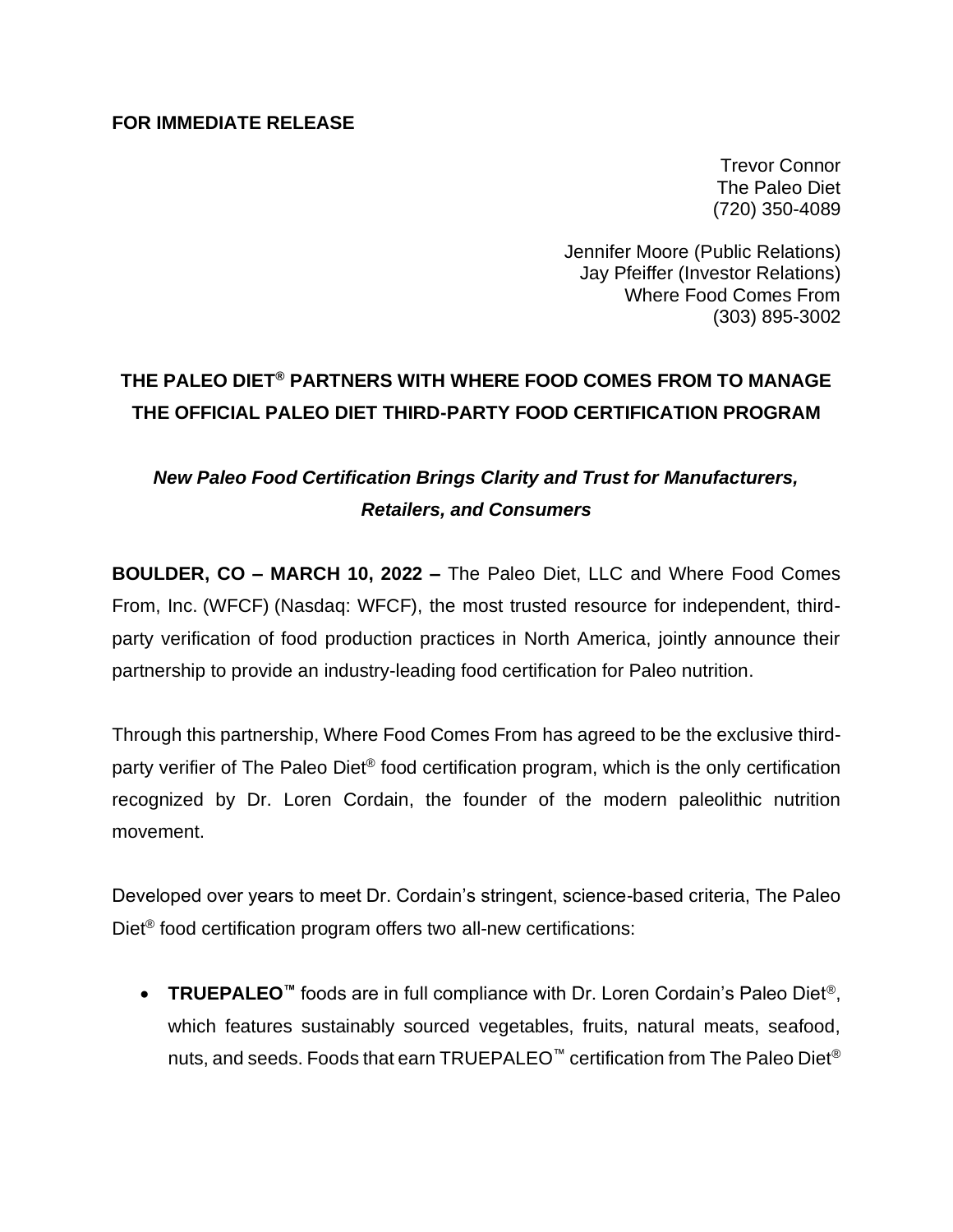are the healthiest available because they meet rigorous science-based standards for human-friendly nutrition.

• **PaleoFLEX™** certification standards recognize that balancing modern life and ancient eating can be a challenge. Foods that earn PaleoFLEX™ certification from The Paleo Diet ® still follow Paleo principles, but the criteria are more flexible. PaleoFLEX<sup>™</sup> certification helps consumers identify and enjoy better-for-you foods that still fit their healthy eating lifestyle.

The Paleo Diet® certifications were carefully developed over years by Dr. Cordain's first and last graduate students, Dr. Mark J. Smith and Trevor Connor, M.S. alongside industry experts from food labelling, consumer packaged goods, and sustainability.

"Where Food Comes From is in perfect alignment with our mission, which is to help people find better health through better nutrition," said The Paleo Diet CEO Trevor Connor. "By offering third-party verification of our standards, Where Food Comes From will bring trust, transparency, and professionalism to Paleo food certification."

Connor continued, "Where Food Comes From verifies claims related to sustainability, organic, and gluten-free, all of which complement our science-based standards for the healthfulness of foods. Through our partnership with Where Food Comes From, our new food certifications will make it easier for consumers, manufacturers, and retailers to identify better-for-you foods on crowded store shelves and online."

"Food certification continues to bring value to brands across the marketplace and we are thrilled to certify the new programs The Paleo Diet® is bringing to the space," said Kathryn Britton, Director of Innovation for Where Food Comes From, Inc. "From functional beverages to snacks and craveables to raw whole food ingredients, the market for Paleoaligned foods will continue to grow at a fast pace. We look forward to helping manufacturers stand out from the competition and grow market share."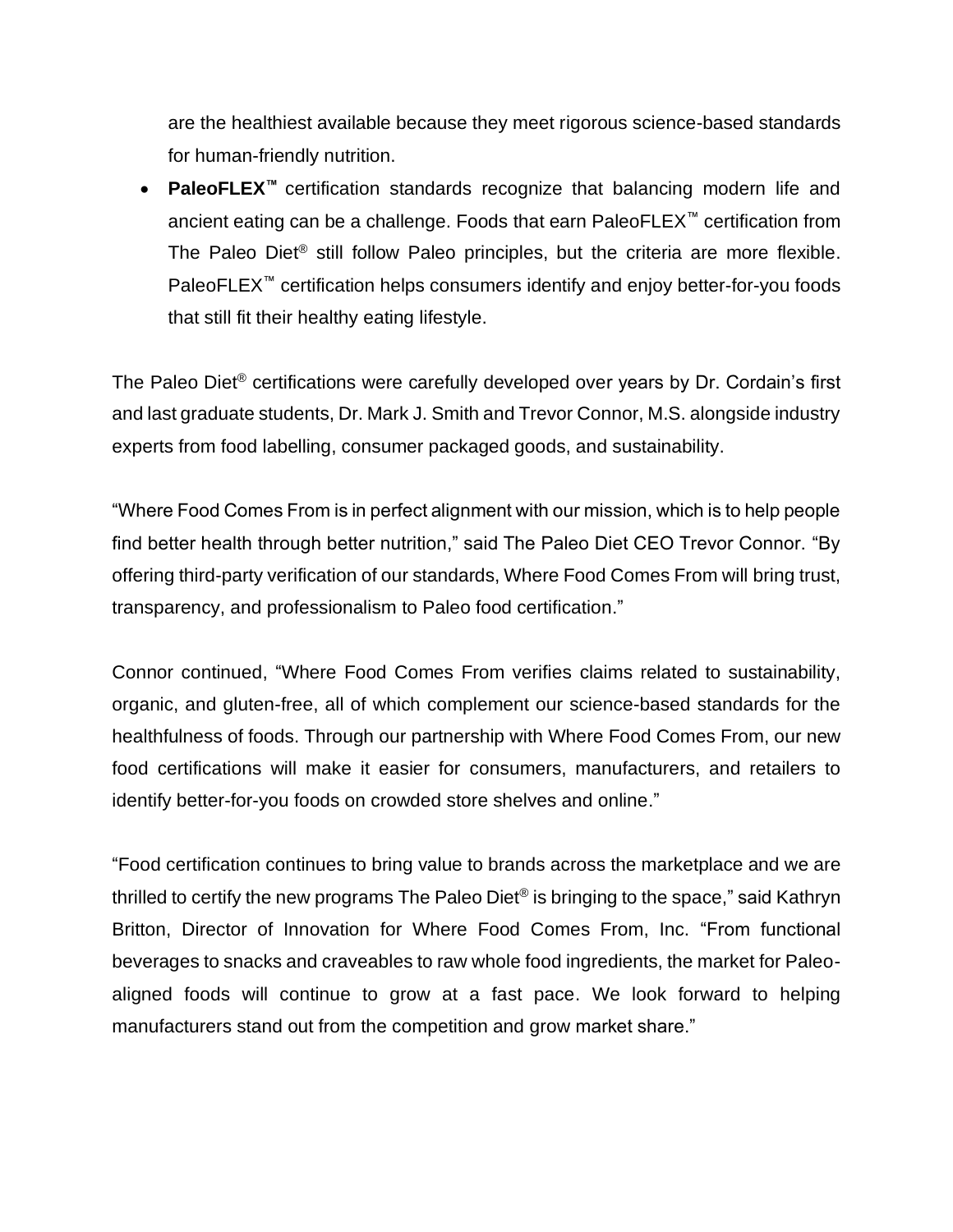In addition to its new food certification program, The Paleo Diet<sup>®</sup> is now seeking strategic brand licensing partners through its agency, The Valen Group. Valen is a growth-focused, licensing, strategy, and innovation consulting firm that has brokered strategic, long-term brand licensing programs for leading companies including P&G, Nestle, Adidas, PepsiCo, Red Robin, and more. "Valen has helped The Paleo Diet® rebrand and pivot toward consumer packaged goods and trademark licensing," said Connor. "Our new CPGfriendly logo reflects the vibrant, energetic lifestyle, and the spectrum of health benefits that The Paleo Diet offers, and we look forward to working with brand partners to help them stand out in the marketplace."

Jeff Dotson, Vice President at The Valen Group added, "The Paleo Diet is providing much-needed guidance to the food industry, marketers, retailers, and consumers in by codifying Paleo Diet standards and making them available to all food manufacturers through Where Food Comes From."

For more information about The Paleo Diet® Food Certification Program and Brand Licensing, please visit [thepaleodiet.com/partnerships.](https://thepaleodiet.com/partnerships)

The Paleo Diet is now scheduling meetings for Natural Products Expo West 2022. To schedule a meeting, please contact us through our contact form at [thepaleodiet.com/partnerships.](https://thepaleodiet.com/partnerships)

For more information about The Paleo Diet, visit [thepaleodiet.com.](https://thepaleodiet.com/)

### **ABOUT THE PALEO DIET®**

The Paleo Diet<sup>®</sup> is the modern, science-based interpretation of the ways humans evolved eating before the rise of agriculture. After more than a decade of research, Dr. Loren Cordain founded The Paleo Diet in 2002 with the release of his New York Times bestselling guide. The Paleo Diet is now backed by thousands of peer-reviewed research studies and has become the most influential diet of the past 20 years. Our free, opensource program has sparked related movements like gluten-free, grain-free, low-carb,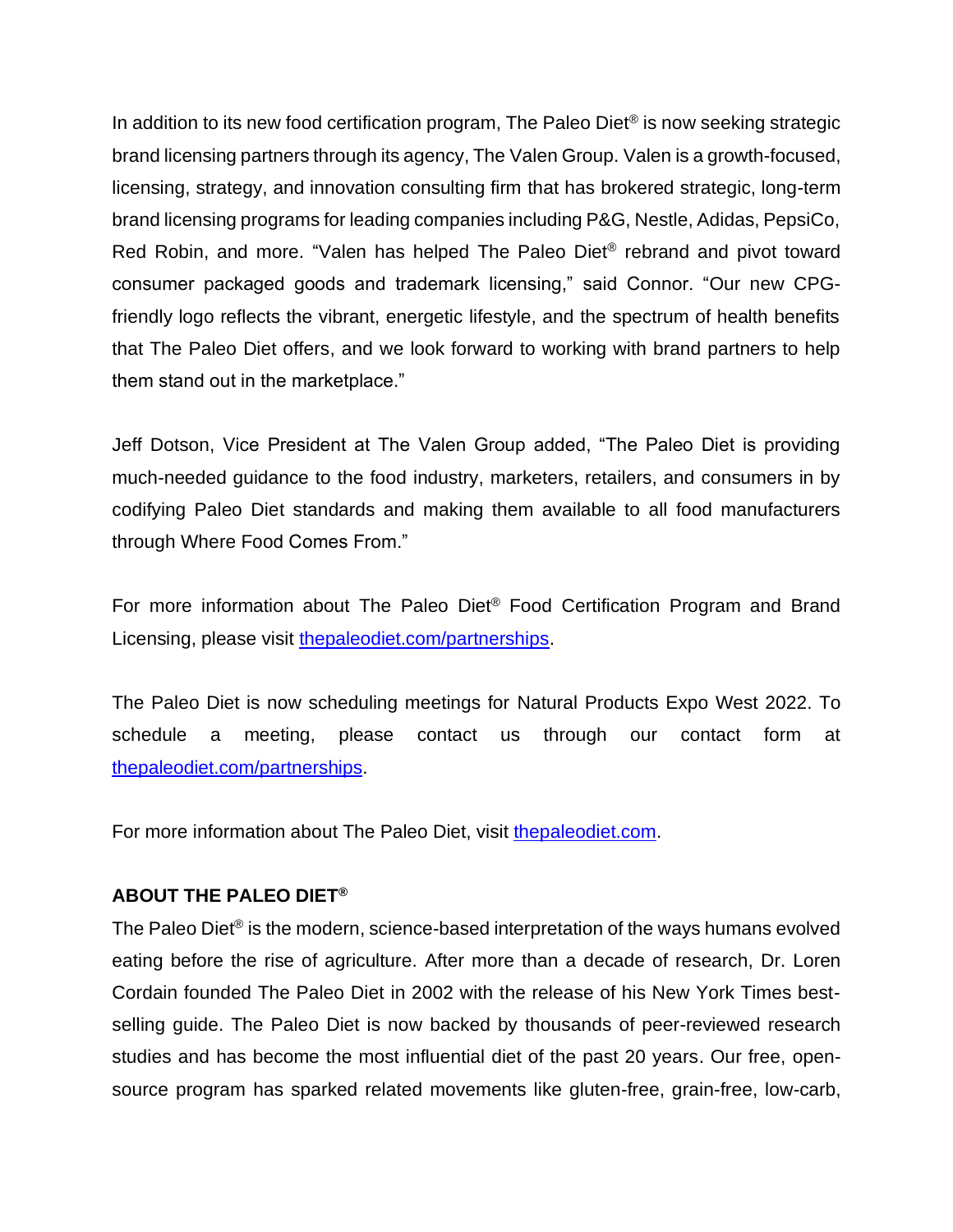ketogenic, anti-inflammatory, and auto-immune nutrition—in the process redefining healthy eating. By inspiring health-conscious shoppers to closely examine where food comes from, how it is made, and what it contains, The Paleo Diet has led to better awareness of the connections between food and health and has fueled today's trends in food certification and clear labeling within the mainstream grocery and natural foods industries. Since Dr. Cordain's retirement in 2019, The Paleo Diet, LLC was acquired by Dr. Cordain's final graduate student, Trevor Connor, who is now CEO. With Dr. Mark J. Smith, Dr. Cordain's first graduate student, Connor has been working to modernize The Paleo Diet program and its brand, which has begun with the announcement of its food certification and strategic brand licensing programs. With a new team and new, practical ways to help brands and health-conscious consumers, The Paleo Diet is poised to make health simpler, easier, and more delicious. Learn more and see free healthy nutrition resources at thepaleodiet.com. The Paleo Diet<sup>®</sup> is a registered trademark of The Paleo Diet, LLC.

### **CONTACT**

Trevor Connor Chief Executive Officer The Paleo Diet | 1320 Pearl St., Ste 310 | Boulder, Colorado USA | (720) 350-4089

#### **ABOUT WHERE FOOD COMES FROM, INC.**

Where Food Comes From, Inc. is America's trusted resource for third party verification of food production practices. Through proprietary technology and patented business processes, the Company supports more than 15,000 farmers, ranchers, vineyards, wineries, processors, retailers, distributors, trade associations, consumer brands and restaurants with a wide variety of value-added services. Through its IMI Global, Validus Verification Services, SureHarvest, WFCF Organic (previously known as International Certification Services and A Bee Organic), and Postelsia units, Where Food Comes From is used to verify food claims, optimize production practices and enable food supply chains with analytics and data driven insights. In addition, the Company's Where Food Comes From® retail and restaurant labeling program uses web-based customer education tools